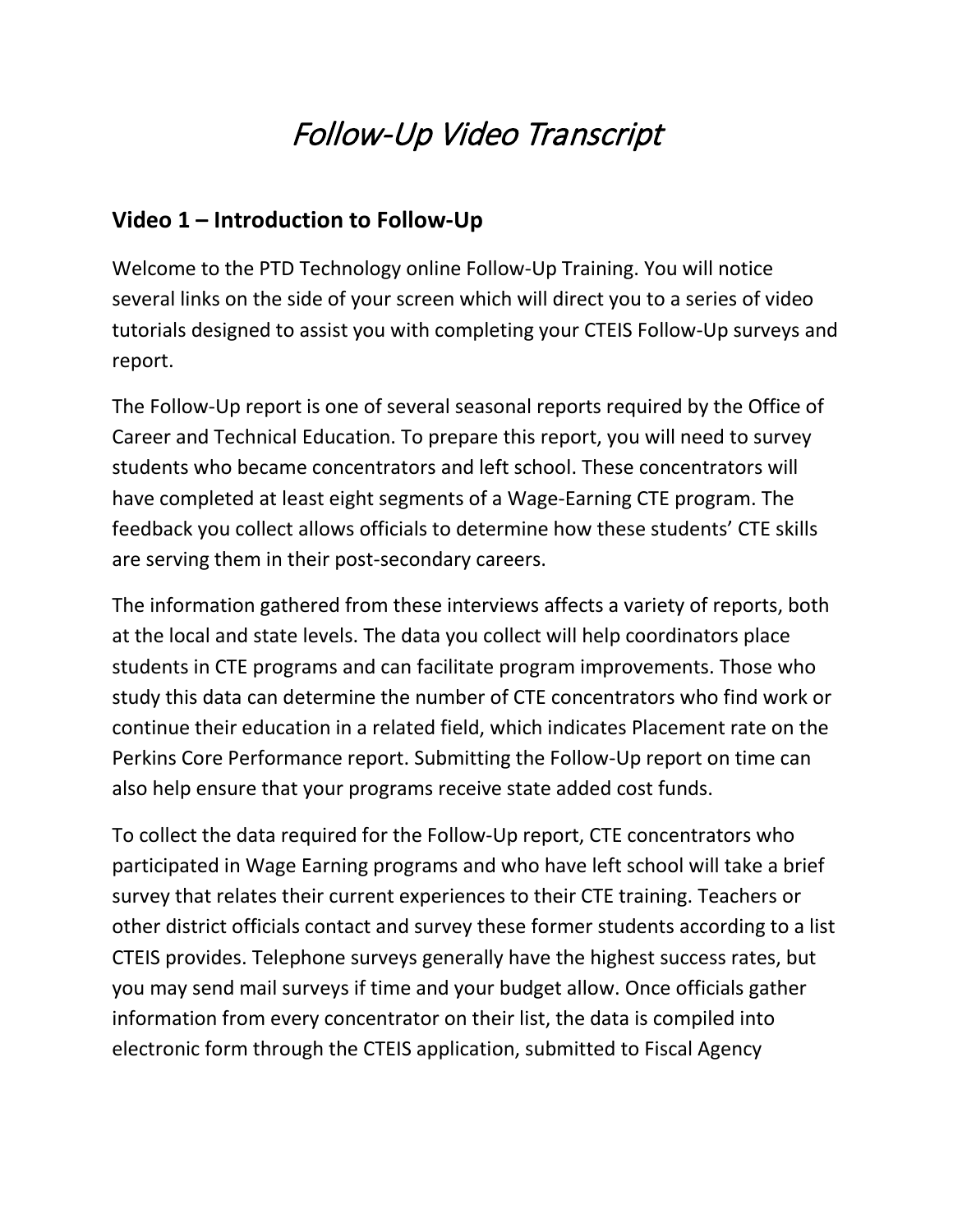Authorized Officials and CEPD Administrators for review, and is finally delivered to state officials at the Office of Career and Technical Education, or OCTE.

OCTE provides a Survey Support Center, or SSC, to monitor the Follow-Up survey and assist you as you complete your report. The Survey Support Center is run by PTD Technology in East Lansing and provides many services, including developing the CTEIS application used for Follow-Up submission, offering advice for conducting an efficient and accurate survey, answering questions related to the Follow-Up survey forms, solving problems that may occur during your Follow-Up reporting process, providing training sessions across Michigan, designing Follow-Up materials, and keeping all documents current.

The CTEIS network is broad and very friendly. If you have any technical questions regarding your Follow-Up survey, such as how to use your survey forms, how to collect data from the concentrators on your list, or how to operate the CTEIS application, do not hesitate to contact PTD Technology by phone at (517) 333- 9363 extension 128, or at (800) 203-0614 extension 128. You may also e-mail the PTD Technology Help Desk at [cteis.help@PTDtechnology.com.](mailto:cteis.help@PTDtechnology.com)

If you have questions regarding local or State policy while completing your Follow-Up survey or would like to offer suggestions to facilitate the survey process, please contact your supervisor or OCTE.

This concludes the introduction to the CTEIS Follow-Up Report. To learn how to begin conducting your survey, click the link called "Step 1: Review Your Packet."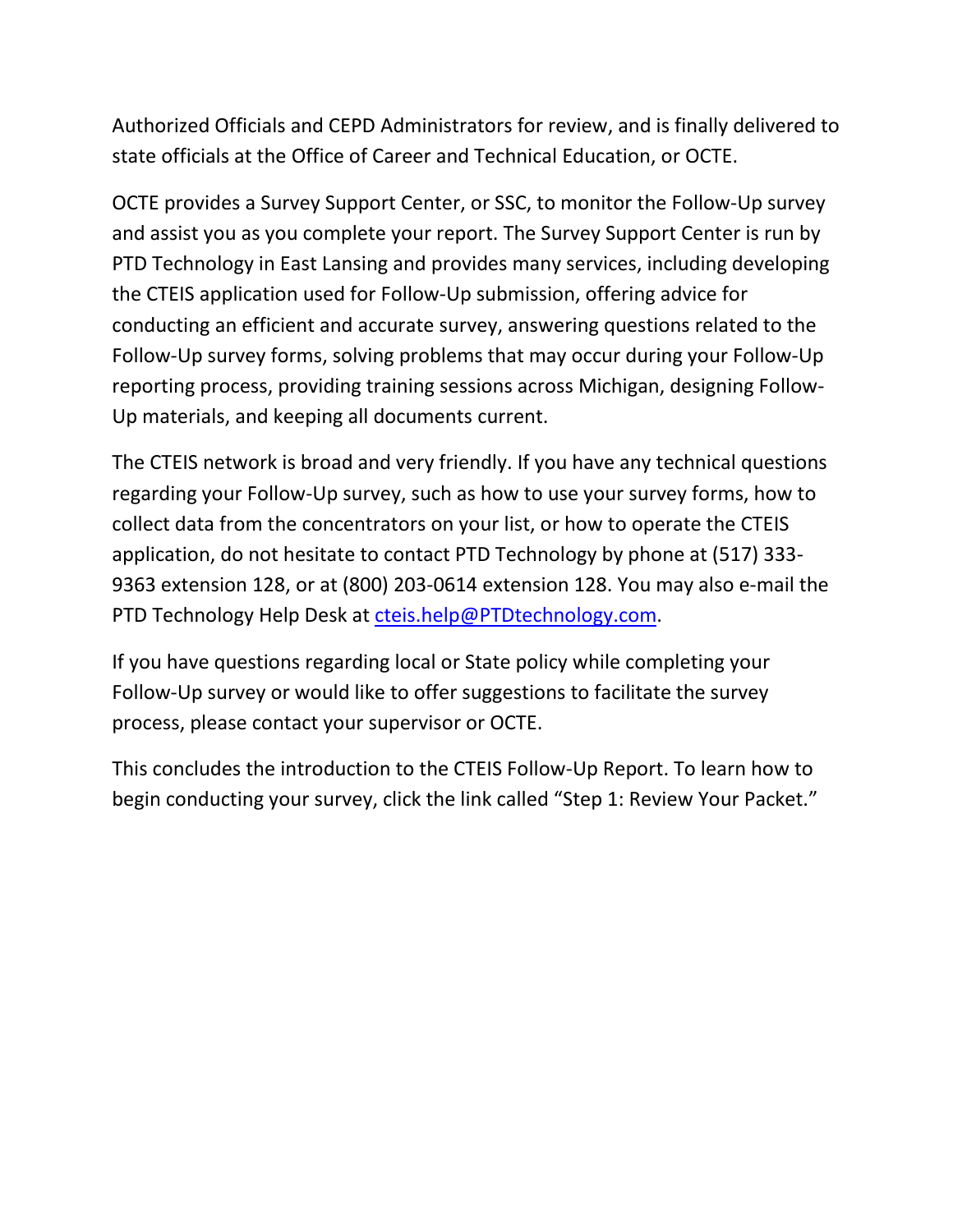#### **Video 2 – Step 1: Review Your Packet**

Your Follow-Up reporting procedure has been simplified into a series of eight steps. By using the CTEIS application and following this step-by-step procedure, you can ensure that you will not overlook any of the elements required to complete your reports.

Step 1: Review Your Follow-Up Packet.

Take a few moments to familiarize yourself with the items contained in the annual Follow-Up Packet. You should find two memos, one from OCTE and another from the Survey Support Center. These memos introduce the Follow-Up project, cover the State's reporting goals, and announce the submission deadlines for the new year.

You will also find a workshop schedule with your other materials. The schedule includes information concerning training dates and locations, webinars, and what materials to bring to the training.

Also included in your Follow-Up packet are two manuals. The Protocol Manual guides a reporter through the survey process. It explains the reasoning behind each survey question, describes how to properly ask survey questions and efficiently fill out survey forms, and offers suggestions for handling difficult calls while improving the number of students you contact.

Your second manual is the Instructional Guide. This user guide covers logging into, navigating, and inputting survey data into the CTEIS application. The Instructional Guide contains Follow-Up timelines as well as the Help Desk contact information at the Survey Support Center, and it also covers the finalization and submission of the Follow-Up report.

The four remaining documents contained in your Follow-Up packet pertain to the surveys you will conduct. The Intro script is the form you will use to begin each of your surveys. It contains a dialogue script that quickly introduces you, identifies the students and their programs, and determines whether you will conduct a student or a proxy survey.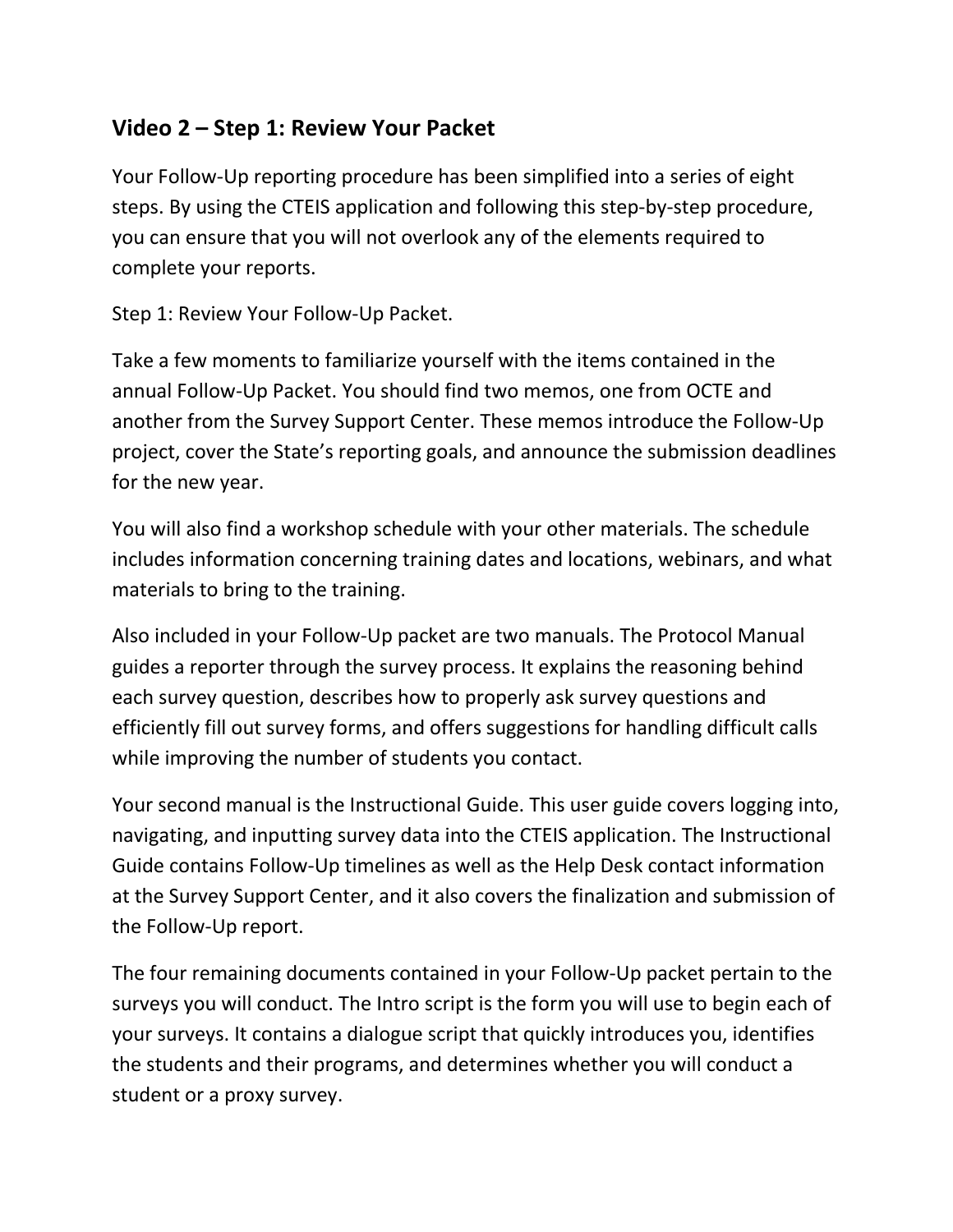Using the Student Survey form is the traditional method of gathering information from your concentrators. You will complete this form if you are interviewing a student directly.

The Proxy Survey form is a variation on the Student Survey. The questions on the Proxy Survey are altered slightly so proxies may answer questions on your student's behalf.

The Mail Survey form is your last document. This survey may assist in the gathering of data, though phone surveys generally demonstrate a much higher rate of success. The Mail Survey is mailed to your students, who then complete the forms themselves and send them back to you.

For additional copies of Follow-Up materials, please login to the official CTEIS homepage at [www.CTEIS.com,](http://www.cteis.com/) where all memos, schedules, manuals, and forms are available for download in PDF format. If you are on the CTEIS Listserv, remember to watch for additional information that may be released after the packets are distributed.

To learn how to access your student list, click on the link called "Step 2: Access Student List."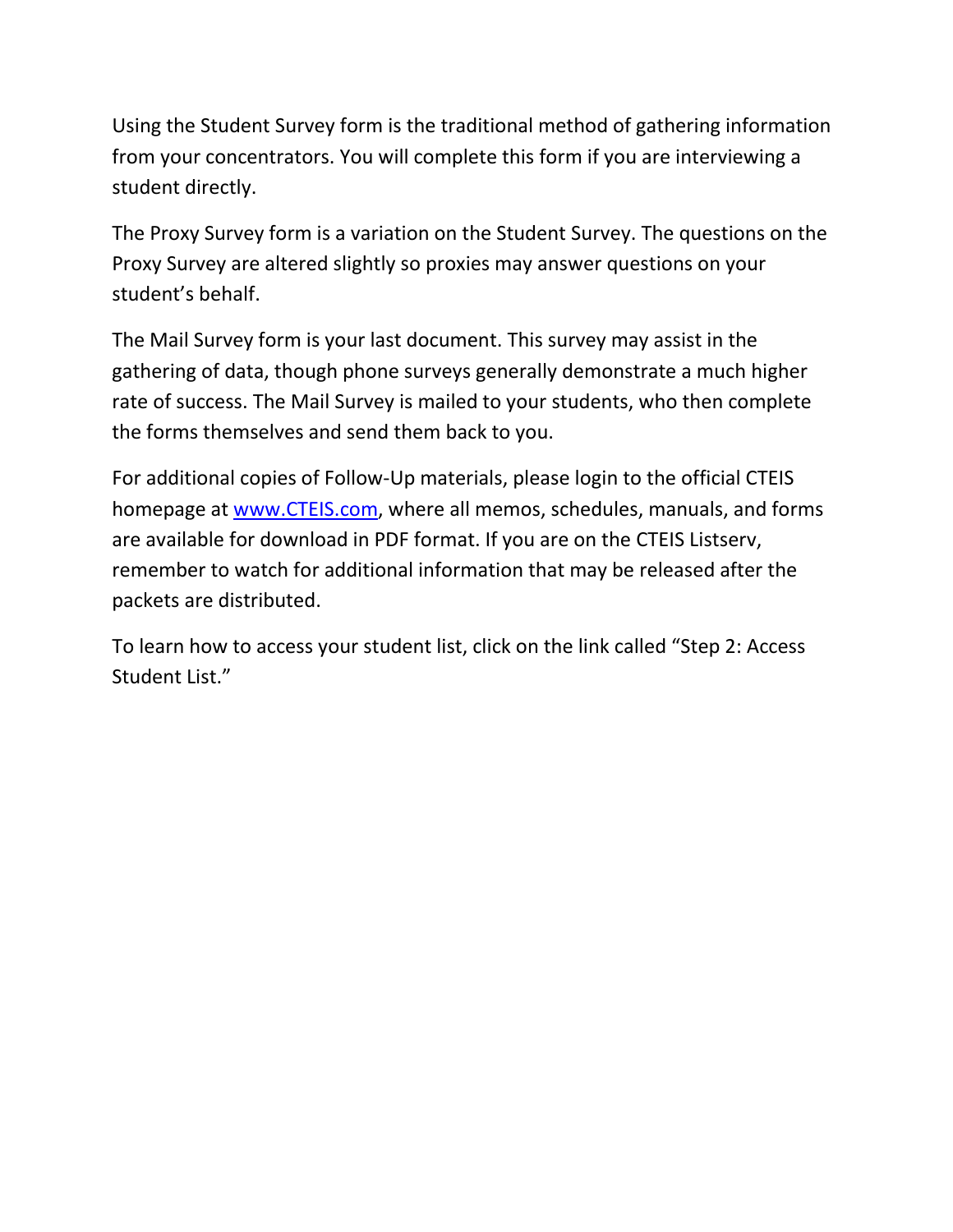#### **Video 3 – Step 2: Access Student List**

Step 2: Access Your Follow-Up Student Listing.

You can use the CTEIS application to view the students you are responsible for surveying. First, open a Web browser and navigate to [www.CTEIS.com.](http://www.cteis.com/) Log into the site using your personal MEIS username and password. If you do not have a MEIS account or are unable to login with your current information, please contact your Fiscal Agency Authorized Official.

After successfully logging into CTEIS, please note the links in the navigation bar. All tools necessary for completing your Follow-Up reports can be found within the Data Entry menu. If you do not see a heading labeled "Follow Up," please contact your Fiscal Agency Authorized Official to make sure your account has been granted Follow-Up permissions. Click on the "Follow Up" link to view a list of all buildings that contain students who need to be surveyed.

Note the button beside the building name labeled "CADR," which is an abbreviation for the "Follow-Up Candidates in Another District Report." It is important to understand that each concentrator in the state is surveyed only once regardless of the number of CTE programs the student attained concentrator status in. Clicking the "CADR" button will allow you to see a report that lists all of the students from your building who will be contacted by a district agency other than yours. CTEIS itself determines which district is responsible for surveying each concentrator.

Beside the "CADR" button, you will find a graphical button of a pointing finger. Clicking on this "Survey" button will allow you to input survey data individually for each student within that building.

To access a list of students you are responsible for surveying, check the box to the left of a building name. You may then select one of the two list buttons below your building list. The "Follow Up List Report" button directs you to a highly detailed report which includes concentrator names, grades, phone numbers, survey statuses, and program information and may be exported as a PDF. The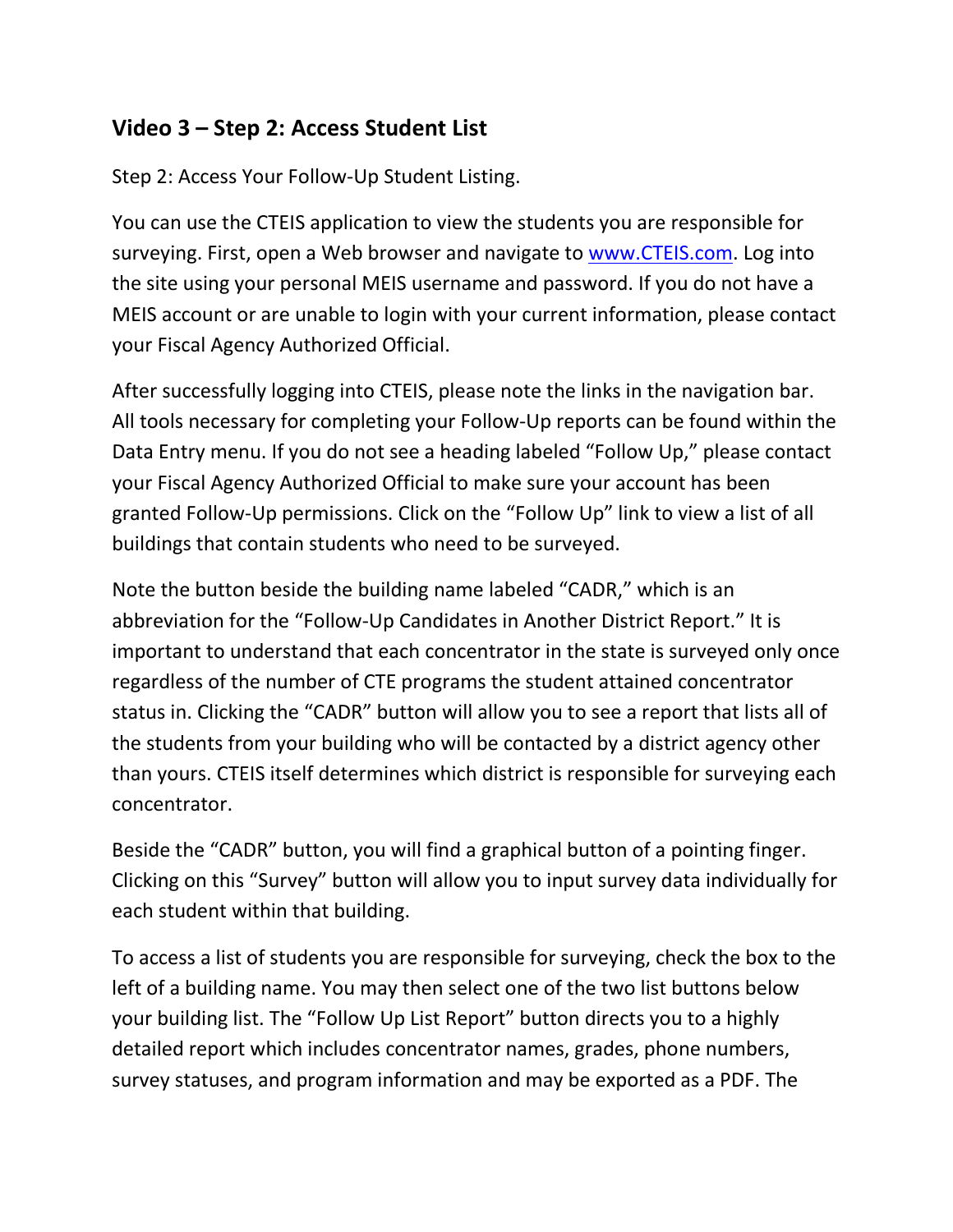"Follow-Up List Export" button instead generates an Excel spreadsheet containing all relevant student data and is ideal for creating custom lists or for use with the Microsoft mail merge feature.

Click on the link titled "Step 3: Review List" to learn more about reading and interpreting your student lists.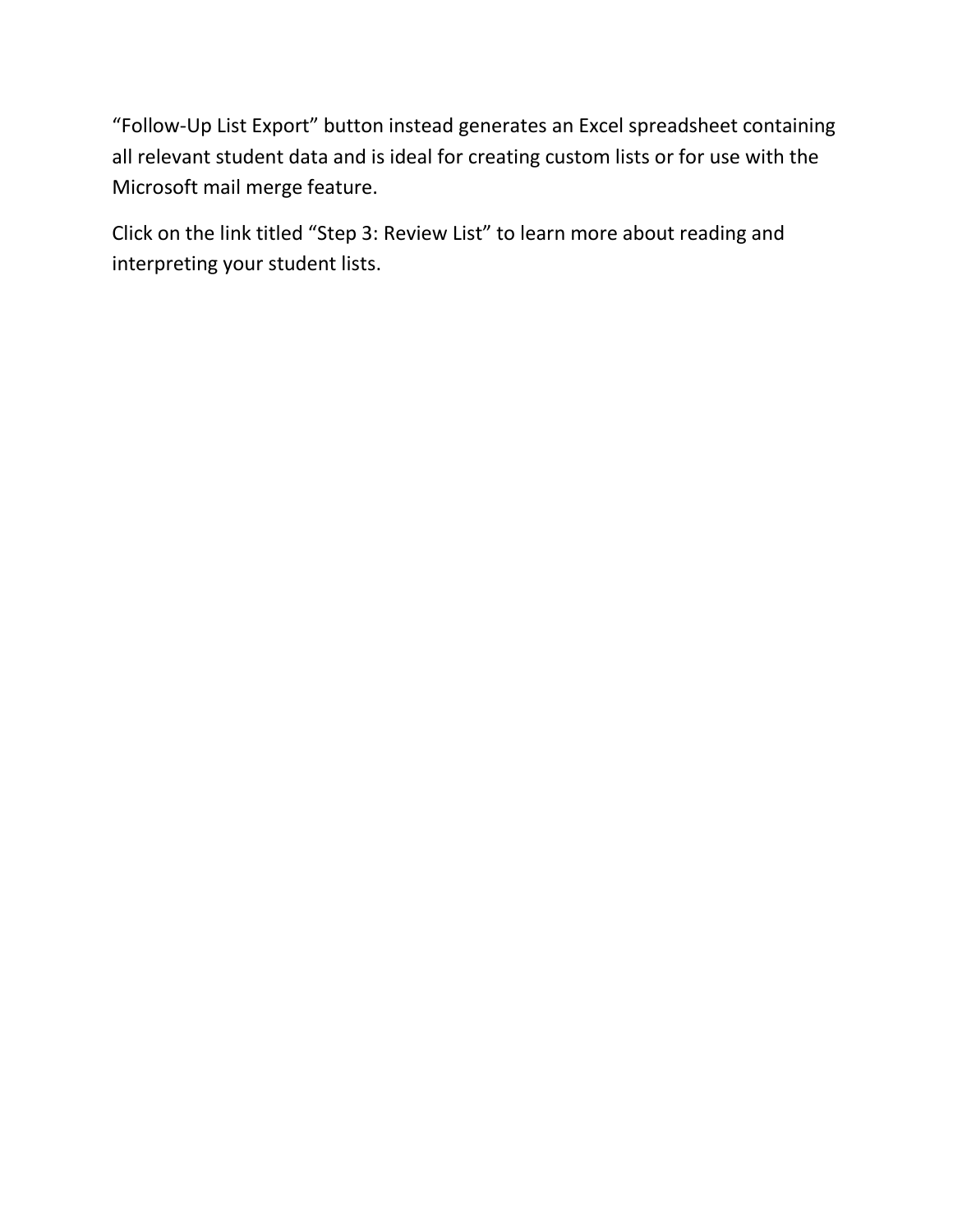#### **Video 4 – Step 3: Review List**

Step 3: Review Your Follow-Up Listing.

Before you begin surveying your concentrators, you will want to familiarize yourself with your student listing. This list is generated from the concentrator counts compiled from the previous year's Enrollment Report, and each student in the state is listed for Follow-Up only once.

When you select the "Follow Up List Report" button, the information provided may appear overwhelming at first glance. The key to reading your list is to understand how it is organized, as the student lines on your listing contain a great deal of valuable information. Reading across the topmost line, you will first see the student's UIC, or Unique Identifier Code, which is a student number that is unique to each concentrator. This is followed by the student's name, grade, and any phone numbers on record.

The next area of the list indicates the student's status in the Follow-Up project. By default, this is INIT for "Initial" status, meaning the student has not yet given survey responses. The status will change to COMP when a student has "Completed" the survey. Any concentrators marked as Non-Contacts, whether due to inaccurate contact information or refusals to answer the survey, will show a status of COMP NC, or "Completed: Non-Contact." A student with the SELF status has responded to survey questions using the online self-survey portal. Following the survey status, notice the student's sending facility and e-mail address as well.

The information that appears below the italicized top line relates to a student's program, beginning with a set of parentheses, the CIP Code and PSN, and the name of the program. An X contained within the parentheses indicates the student's primary program; however, during your interviews you may ask your student to respond to whichever program he or she chooses, regardless of whether it is a primary focus or not. Finally, the operating building for each program appears to the right of the course name.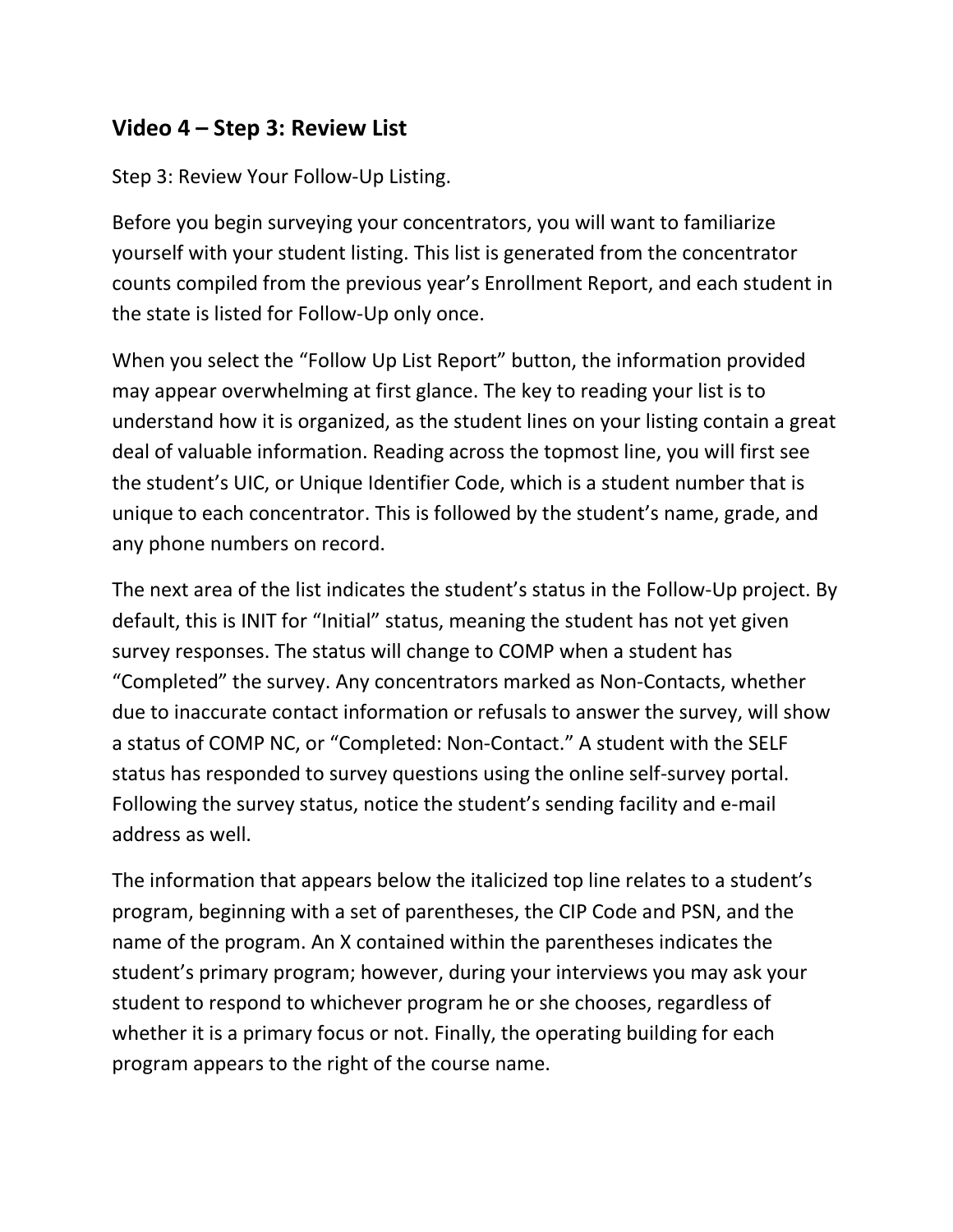If you create a spreadsheet using the "Follow Up List Export" button, you will receive the same listing of students as previously, but in a raw data format. This file contains student names, UICs, and contact information, as well as the PINs each student will need to log into the CTEIS self-survey portal.

As you review your student list, keep in mind that it represents only those students who attained concentrator status in at least one Wage-Earning program and also left school. Remember that some concentrators might be assigned to another building if they complete multiple programs, and you can use the CADR button on your building listing screen to view those students. If you discover any discrepancies including missing students or inaccurate exit statuses, please contact OCTE for assistance.

The next step discusses conducting the Follow-Up survey. Click on the link called "Step 4: Conduct Survey" to learn more.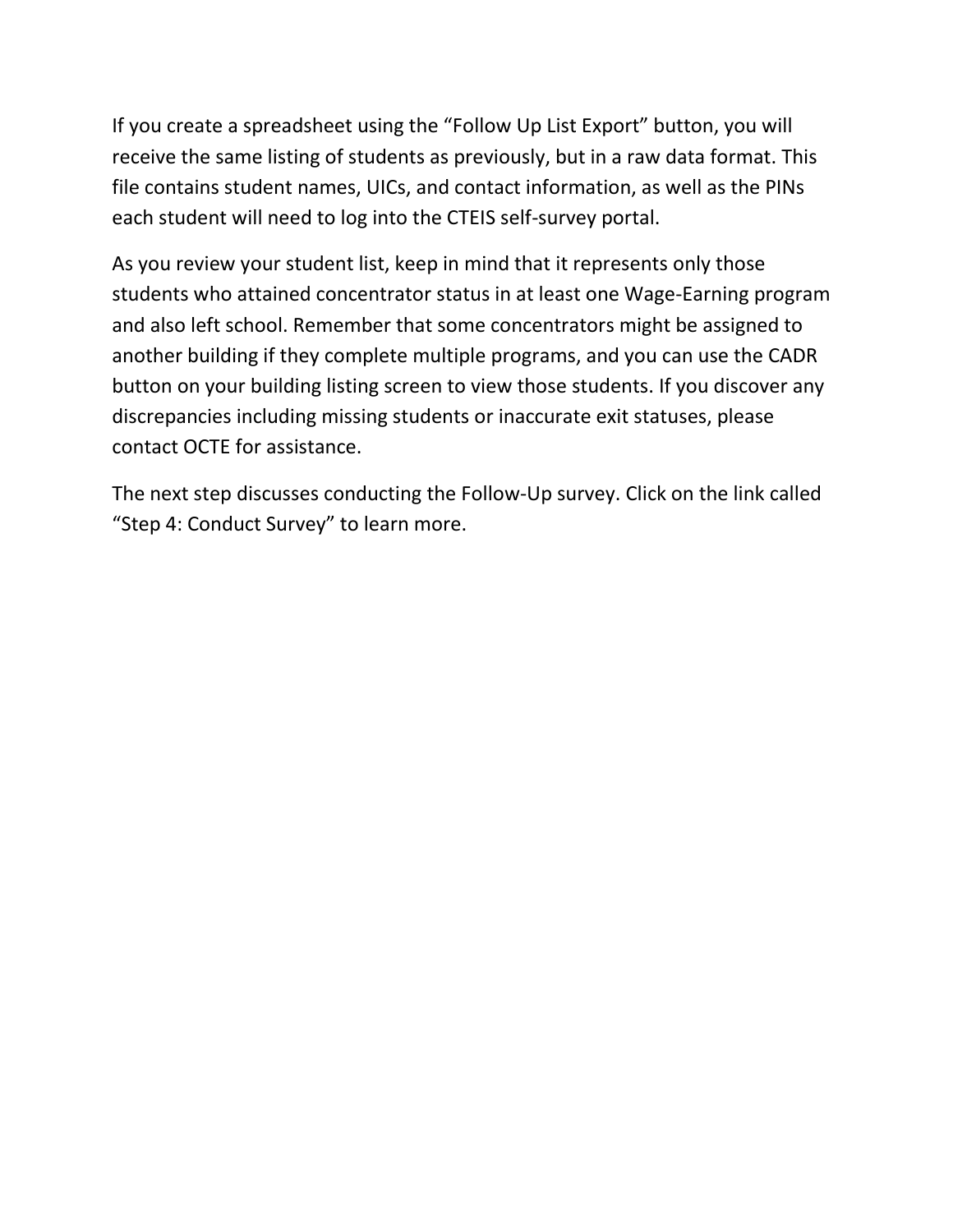#### **Video 5 – Step 4: Conduct Survey**

#### Step 4: Conduct Your Survey

After accessing and reviewing your student listing, you are ready to begin interviewing your concentrators. An effective way of completing surveys is to contact your students directly. Using mail survey forms to assist you is sometimes helpful, though the cost in materials, postage, and response time should be considered carefully. In addition to contacting a student directly and sending out mailings, you may also ask a proxy to answer survey questions on your concentrator's behalf. However, you should seek to interview the student directly in all cases.

If you plan on conducting several interviews within a small block of time, often it is useful to prepare your blank survey forms before you begin making calls. Remember to make several copies of the intro script as well as your student and proxy survey forms. You may then consider putting the student's name onto the intro script and then attaching the intro script onto a student or proxy form when you begin your interview.

While conducting your surveys, you will want to keep the guidelines set by your Protocol Manual in mind. Before you call your concentrators, look through your survey forms to make sure you understand how the questions flow from section to section. This will ensure that you are able to focus entirely on your conversation with your students.

Make a good faith effort to interview every student. Proxies generally do not have the personal knowledge regarding CTE programs that concentrators do, and some questions have been omitted entirely from the proxy survey form. Do not hesitate to vary the ways in which you attempt to contact students as well. Sometimes reaching out to students through a combination of e-mail, social media, and faceto-face meetings is more effective than phoning them.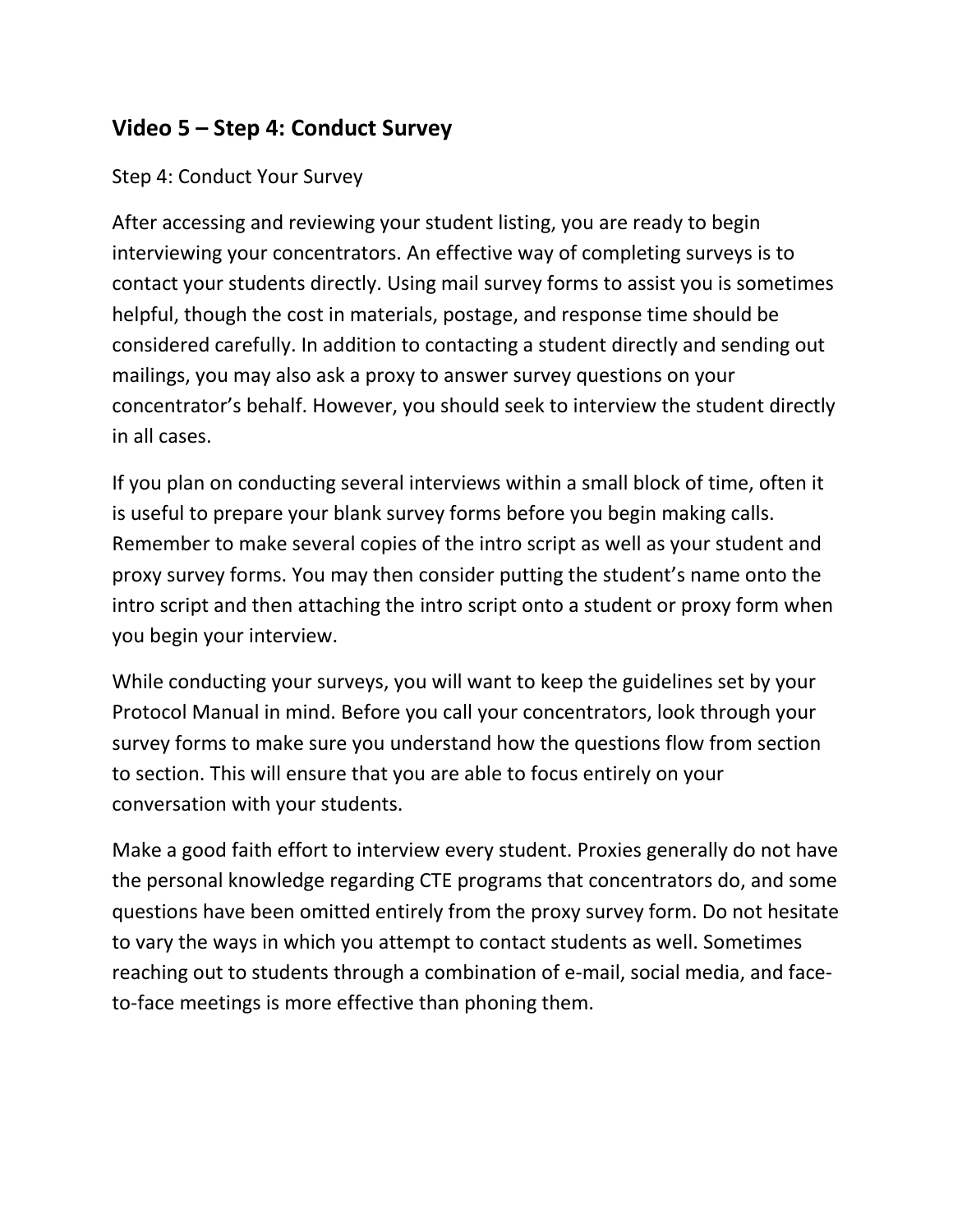Be consistent in how you ask your survey questions. Strive to maintain high standards of consistency because it is the key to interpreting what each student response means to the state.

When reading your scripted questions, follow the wording on the survey forms exactly. Every respondent in the state must be asked the same questions in the same way to maintain consistency. Even slight deviations in your wording can subtly change the meaning of the question or lead a student to give one answer over another.

Remain objective in your interviews and allow the respondents to answer naturally when prompted. Keep your voice even and void of emotion towards the question. Remember that apologizing or pre-empting a question with a comment can imply that the question is suspicious or sensitive when in fact all interviewers are authorized by the State of Michigan to ask each item on the survey as a means of gathering helpful school data.

Follow the script as closely as you can. The survey has undergone extensive revision and each question serves a valuable purpose, which is described in your Protocol Manual. The instructions in the Protocol Manual for conducting your interviews also come from years of previous experience and are intended to assist with maintaining objectivity and consistency. If you are uncertain about how to ask a specific question or why certain items appear on your survey, please contact the Survey Support Center.

After you have finished interviewing a respondent, remember to check your work. Before you hang up, review the questions on your form, especially those you skipped. Several questions include multiple parts which may be overlooked during the course of your interview, and each question must include an answer before the CTEIS application may compile the survey. If you are unsure how to code a student's response onto your survey form, contact your interview trainer or the CTEIS Help Desk.

In the next step, you will review the questions on the Student Survey Form. Click on the link called "Survey Questions" to learn how to conduct your interviews.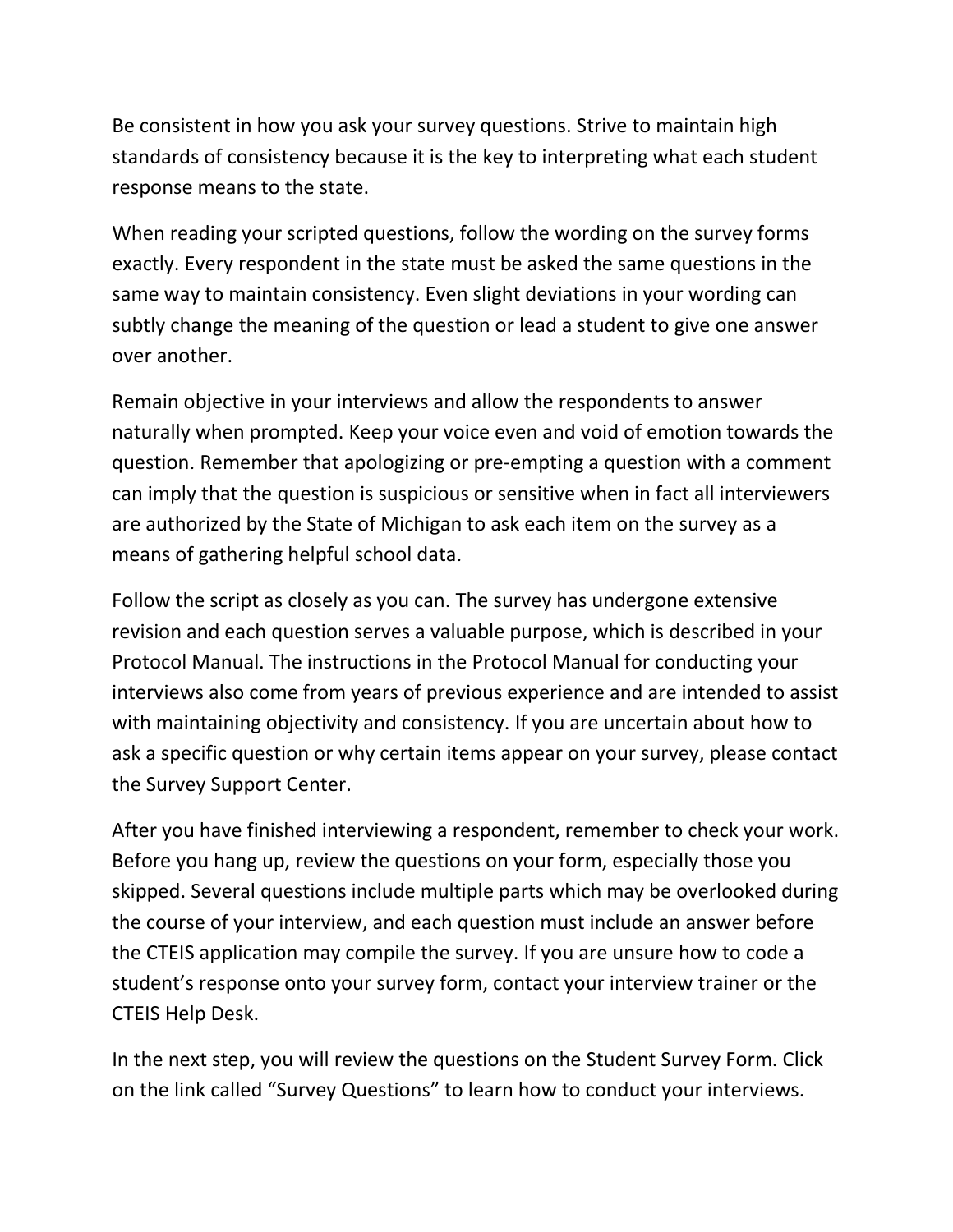### **Video 6 – Survey Questions**

In this segment, we will review the standard student survey questions. You may want to keep your Protocol Manual on-hand as it contains detailed information about the survey process, including the purpose of each question, how to code student responses, and tips for resolving common problems that might occur. Remember, before you begin interviewing concentrators, you will need copies of your intro script, which contains conversation prompts for both students and proxies. You will also want to make sure you have adequate copies of both your Student and Proxy Survey Forms.

The introductory script that you will use to begin each of your calls is designed to quickly introduce the survey to the student and get them involved by asking important questions regarding their programs. Notice that you have three potential dialogues which vary slightly depending on whether you are speaking with a concentrator in one program, a concentrator in multiple programs, or a proxy. If you printed your Follow-Up Student List Report previously, you may refer to it to determine how many programs your respondents became concentrators in, and in which grade. You may then enter that information into the blanks on the intro script form.

Following the appropriate prompts, if the student completed a single program, you will begin your conversation with the statement, "In [this] grade, you achieved the concentrator status in a program in [this field]. Do you have a few minutes to answer some questions about what you're doing now? All responses will be kept confidential."

If the student completed multiple programs, you will open the dialogue instead with, "We're talking with students who achieved the concentrator status in more than one program in high school. Do you have a few minutes to answer some questions about what you're doing now? All responses will be kept confidential. Our records show that you completed the [first], [second], and [third] programs. Are you pursuing one of these more than the other?" If the students respond that they are focusing on one program in particular, then you may ask, "Which one?"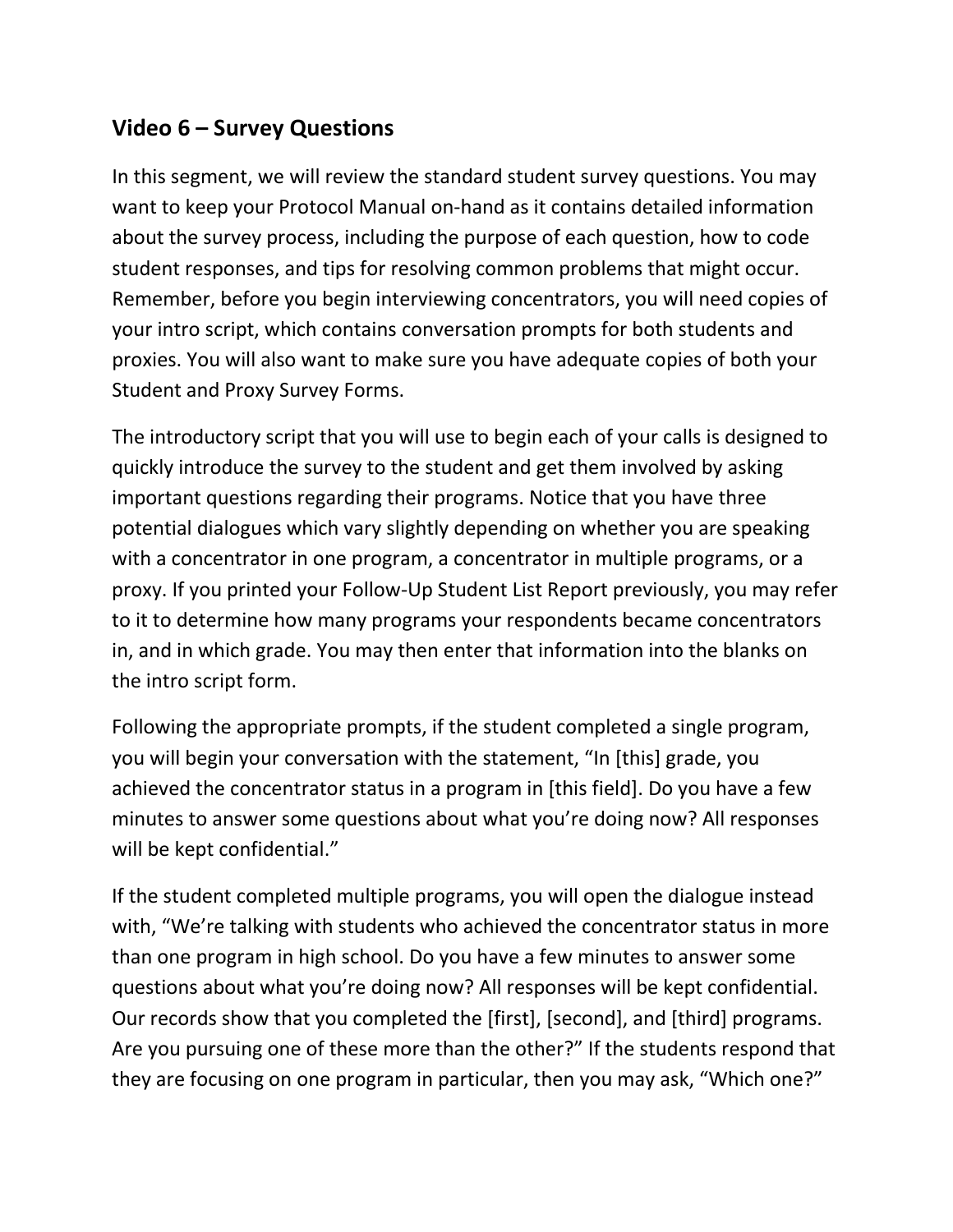and fill the appropriate blank with the student's response. You conclude the introduction by saying, "This is the program I would like you to think about during this interview."

If the respondents answer that they are not pursuing any one particular program, you may explain that "We can only follow up on one program. Which would you like to think about during this interview?" It is very important to record this response as you will be unable to add the student's survey information into CTEIS without indicating the program that the student chose.

At times, you may find yourself speaking with a parent, guardian, or close relative of the student. In these cases, the introduction is altered slightly to read, "We're talking with students who achieved the concentrator status in high school CTE programs to see how they're doing. [This student] was in the [such-and-such] program. How could I reach him or her?" Recall that it is important to attempt to contact a concentrator before you fall back on proxy responses. If it is apparent that the concentrator will remain unreachable throughout the duration of the Follow-Up project, you may ask the proxy to take the survey by stating, "You could probably answer some of the questions. It would only take a couple minutes and all responses will be kept confidential."

This script focuses on communicating three key elements between the interviewer and respondents: the purpose of the call, the student's program selection, and the confidentiality of any information that is shared. After completing introductions, you will continue on to the Student Phone Survey Form, unless you are speaking with a proxy, in which case you will use the Proxy Phone Survey Form.

The Student Phone Survey Form is the standard Follow-Up questionnaire. You may notice that the proxy and mail surveys are variants of the student form and intended for proxy use or self-evaluation. The student survey consists of nine questions and four main sections, A through D, each of which relates to a different facet of the student's life.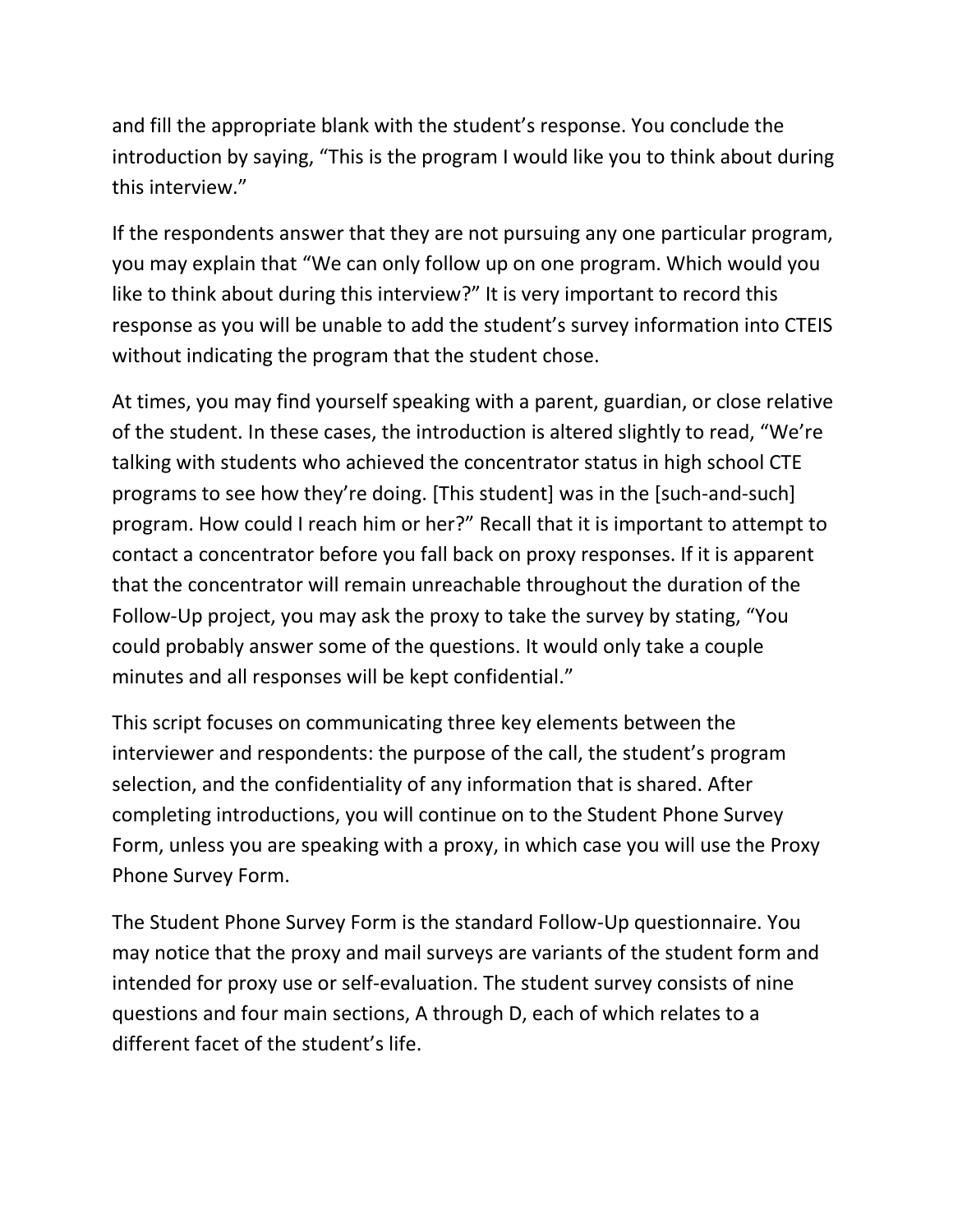Part A relates to the student's current status. Begin the survey by asking, "Let's start with what you're doing now? Are you going to school? Working?" Look through subsections a through g. You must make sure you fill in either a "Yes" or "No" response for each item, including whether the student is currently in a training program or attending school or college; working as an apprentice; working or on a paid leave, vacation, or sick leave; on full-time, active duty in the military; on part-time duty in the military; in a National and Community Service Program; or volunteering Peace Corps. If the student is volunteering; on an unpaid leave of absence; on seasonal layoff; hospitalized; in jail; or deceased, check the appropriate box. If the student falls into a separate category, you may specify the current status on the h-7 "Other" line.

Make sure you verify your survey responses with the student before continuing to the second question. Keep in mind that if a student on your list is deceased, you should skip directly to the end of the survey.

Part B asks about the student's current schooling or training. You will skip this section if concentrators state they are not currently pursuing further education. For any students who indicate they are currently involved in schooling, state "I have some questions about your schooling or training. In your major area of study or training, how much do you use the skills you learned in this program? A lot, some, hardly ever, or not at all?" For any students who answer that they use their skills "hardly ever" or "not at all," you will also ask "Right now you don't use your training, but how much do you anticipate using it in the future? A lot, some, hardly ever, or not at all?" This is to catch any students who are currently completing general education requirements before moving into a major or minor track of study.

The next question asks, "Where are you going to school?" The student should identify a primary institution of enrollment, and you will need to categorize it as a business or trade school; a community college; a college or university; a military school; or a school in the "Other" category. You do not need to name the school directly.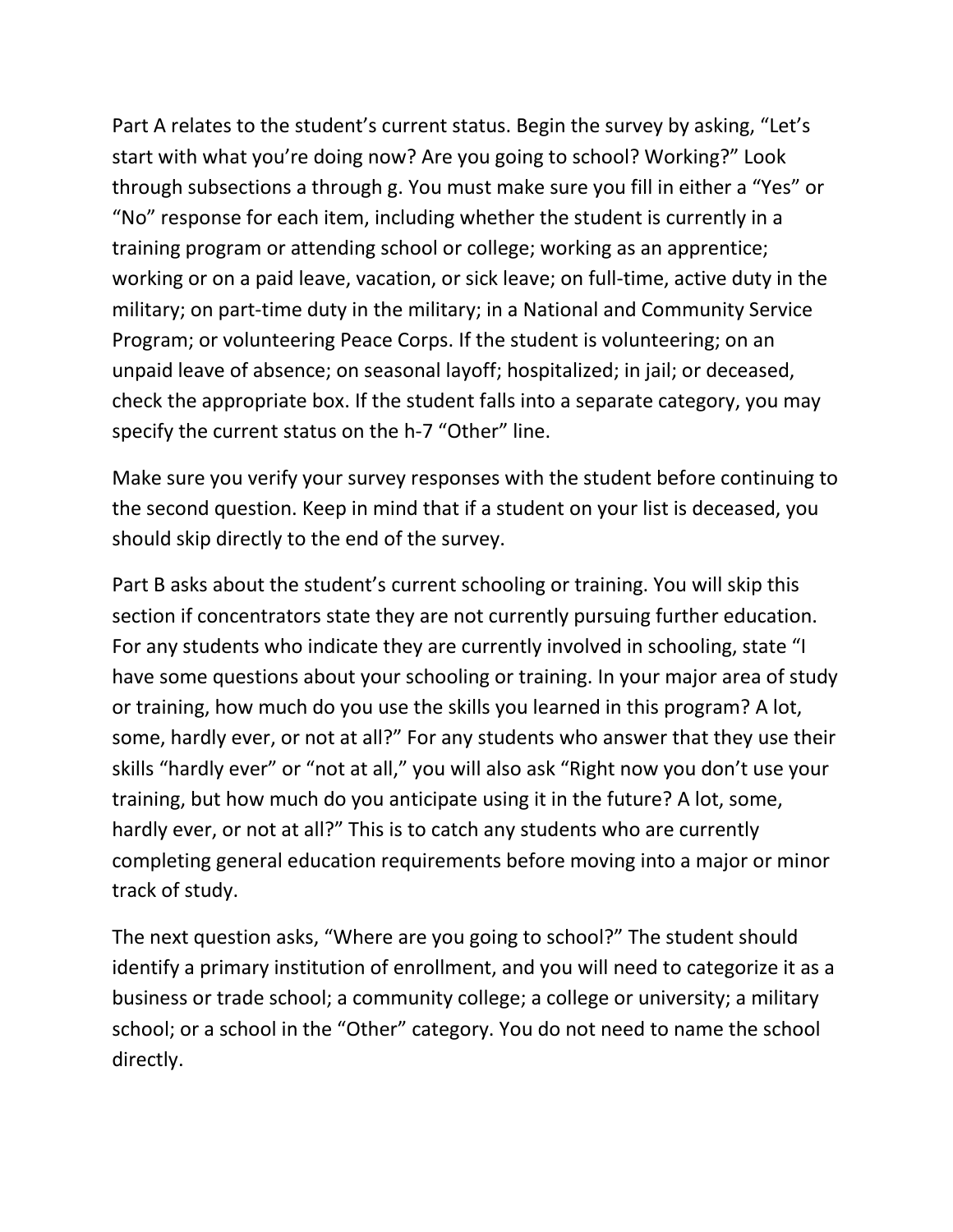The last question in Section B asks, "What type of program are you in?" The student will need to indicate whether the track of study he or she is in at the time of the interview is considered an apprenticeship or on-the-job training, or if it awards a certificate, an Associate's degree, a Bachelor's degree, or something else, which you will need to specify using the blank next to the "Other" option.

Part C relates to the student's current employment, and you will skip this section for any concentrators who indicate they are not working at the time of your interview. You should open this section by stating, "Now, I'd like to talk about your job as it relates to your [selected] program. On your job, how much would you say you're using the skills you were taught? A lot, some, hardly ever, or not at all."

The following question relates to job satisfaction, asking "How strongly do you agree with the statement, 'I am satisfied with my present job?' Do you strongly agree, agree, disagree, or strongly disagree." Remember not to color your respondent's answers with voice inflections or additional comments—you are seeking the student's level of job satisfaction.

The next question asks, "How many hours a week do you work?" Fill in the blank with the appropriate number of hours if possible; if the student is unsure, ask the student to add the hours from all jobs together, then ask, "Would you say it's 35 hours a week or more?" This will allow the State to determine whether the student is employed full-time.

The final question in Part C asks, "Including tips and commissions, how much do you make an hour?" Not all respondents are able to give an hourly rate, and in these circumstances you may want to ask if they can give you a figure using a different increment. The CTEIS software will translate any weekly, monthly, or yearly pay rates into an hourly wage for you.

Part D consists of one question intended only for students not currently working. If you did not complete Section C because a respondent does not have a job, ask, "Are you currently looking for a job?" The answer should be coded as a "Yes" or  $^{\prime\prime}$ No."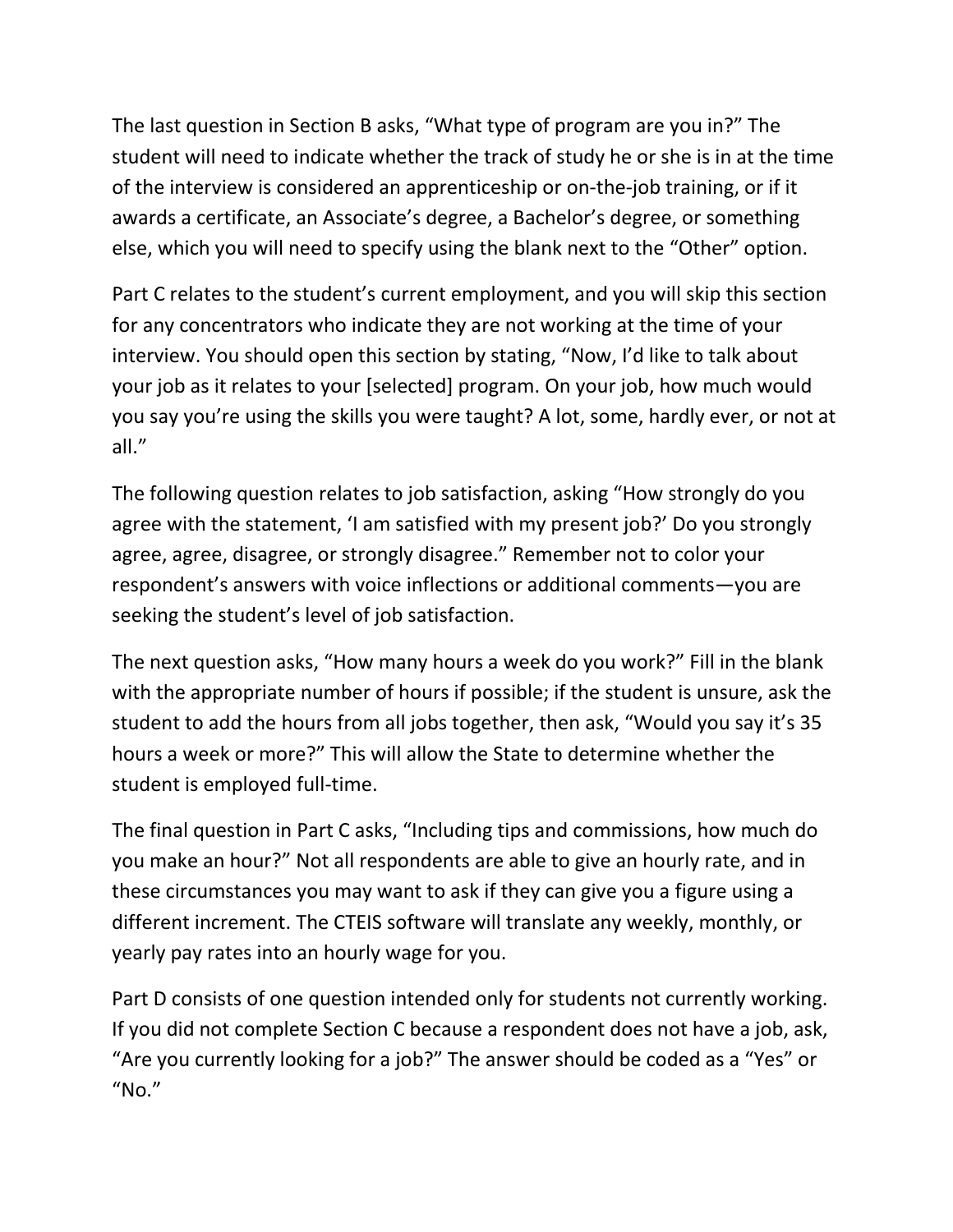After the survey questions have been completed, you should ask the respondent "What is the best way to contact you if we need to follow up on this survey?" and record the response within the Communication Exchange box. Thank the respondent for his or her time by stating, "Thank you, that's all I needed. Now, are there any comments you'd like to make to help us improve our program?" Allow the respondents to comment on any CTE experiences they would like to share, review your survey forms, and your call is complete.

As you continue interviewing your concentrators, know that the state tracks the number of surveys your Fiscal Agency successfully completes. Any students who are marked as Non-Contacts can lower the final response rate of your district. In general, the State looks for response rates of anywhere between 90 and 100%. Should you fall below a 50% response rate, your Fiscal Agency will become noncompliant with the State's standards and you may risk recapture of CTE program funds.

Some ideas for keeping response rates high include preparing students for Follow-Up calls before they leave school. Ask concentrators for 3 or 4 additional contact names, phone numbers, and e-mail addresses prior to their leaving school, either through an exit survey or some other method.

While telephone surveys have very high response rates, you can also send mailings out to concentrators to increase awareness of the Follow-Up project, and direct them to the Self-Survey portal at [www.cteisstudentfollowup.com.](http://www.cteisstudentfollowup.com/)

According to the Telephone Consumer Protection Act, phone solicitors may not call households earlier than 8 AM or later than 9 PM. While this does not prohibit schools from conducting surveys outside this range of hours, you will likely have the best luck with responses by adhering to the 8 AM to 9 PM guideline.

Make at least 6 attempts to reach students at different times of the day and on different days of the week. Find the rhythm that suits your schedule and your students' schedules the best.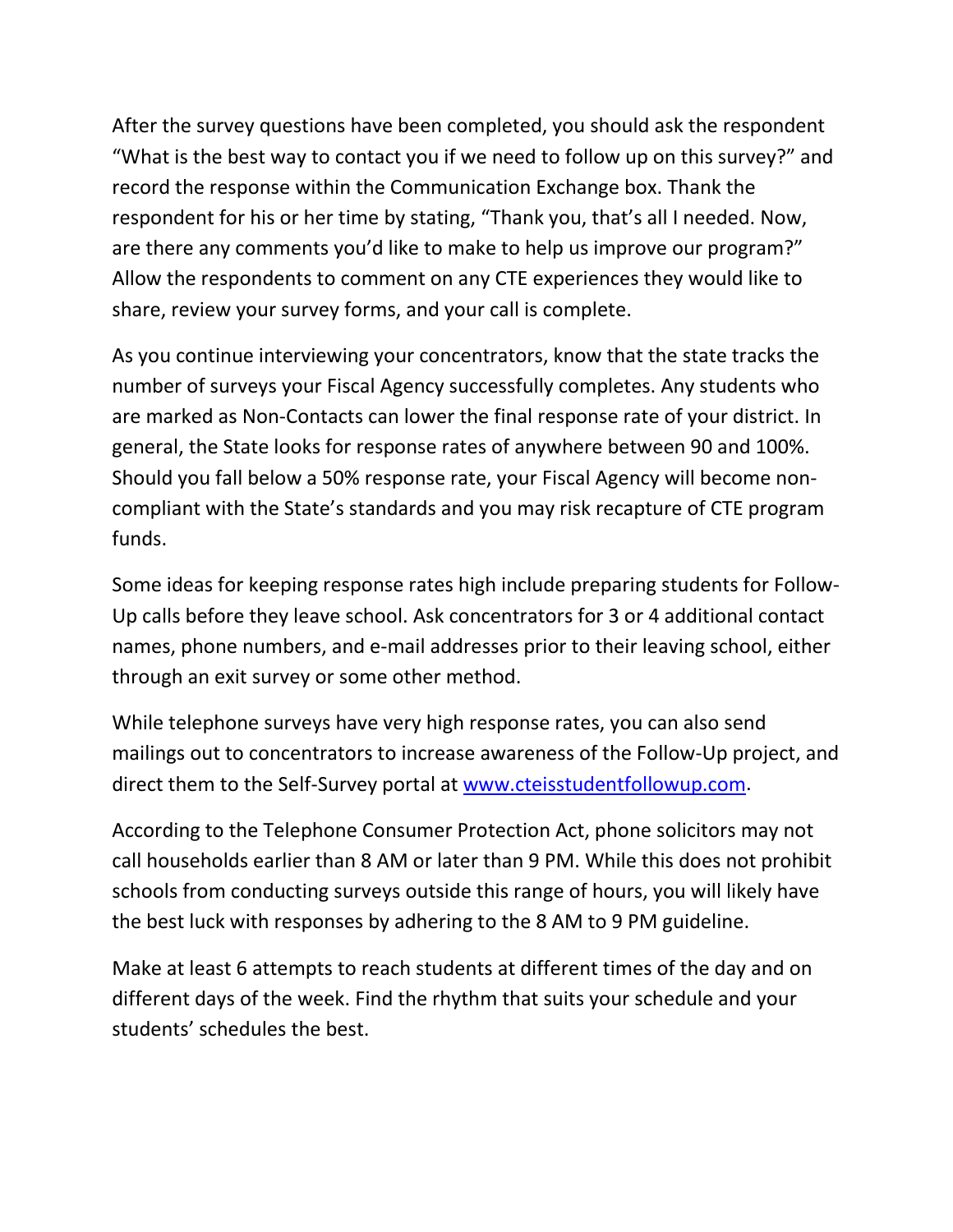Try making calls from a school phone to help people screening with caller ID identify you. Parents and students are more likely to answer a call if they are aware it is related to school business.

If you are having trouble connecting with concentrators due to disconnected or incorrect phone numbers, you can also try using online telephone directories such as [whitepages.com.](https://www.whitepages.com/)

Attachment B in your Protocol Manual has many more suggestions for improving response rates and handling difficult calls.

This concludes the review of your survey questions. To learn how to compile your data in the CTEIS application, click the link called "Step 5: Enter Survey Data Into CTEIS."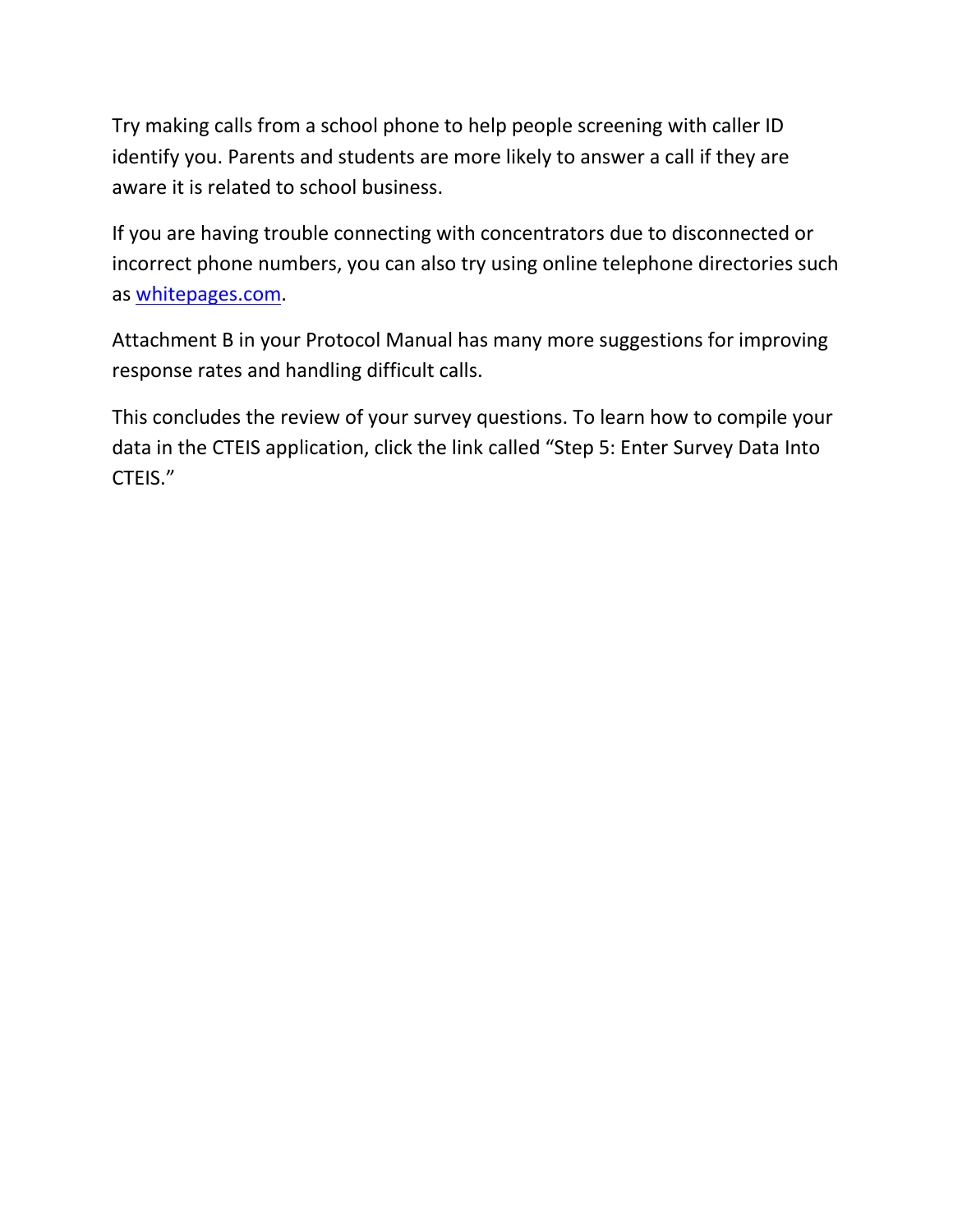#### **Video 7 – Step 5: Enter Survey Data Into CTEIS**

Step 5: Enter Survey Data Into CTEIS.

Once you have gathered responses from all your students, you will need to convert them into electronic format using the CTEIS application. Log into CTEIS using your MEIS account information, mouse over the Data Entry heading, and then click on the "Follow Up" link. From the Follow-Up Building List, click on the pointing finger button beside the building name to view your student lists, program information, and survey statuses. By clicking on the headings at the top of the "Students" grid, you may sort the list according to your selected category. Search fields also appear at the top of the grid to help you organize your information.

To enter survey responses for a student, click the "Survey" button within a student row. The "Update Student Contact" panel will open, allowing you to enter notes and update contact information before entering survey data. You may also indicate that the student was unreachable by selecting one of the "Non-Contact Reasons" indicated in the drop-down menu.

Next, click the "Begin Survey" button. From the drop-down menus at the top of the Follow-Up Survey screen, choose the program that was discussed during your interview as well as the type of survey you completed. Enter the responses as coded on your survey forms, then complete the data entry process by clicking the "Complete Survey" button at the bottom of your survey screen. Your responses are saved, and when you return to your student list, you will notice that your student's survey status has changed to "Complete."

To view completed survey responses, you may click the "Review" button. In order to edit your survey, you will need to clear all previously saved responses. Click the "Back" button at the bottom of the review screen, then click "Redo Survey" at the top of the "Update Student Contact" panel. Be aware that this will clear all current responses and you will need to re-enter data for the entire survey. For this reason, it is a good idea to make sure you have printed hard copies of all your surveys after they are completed.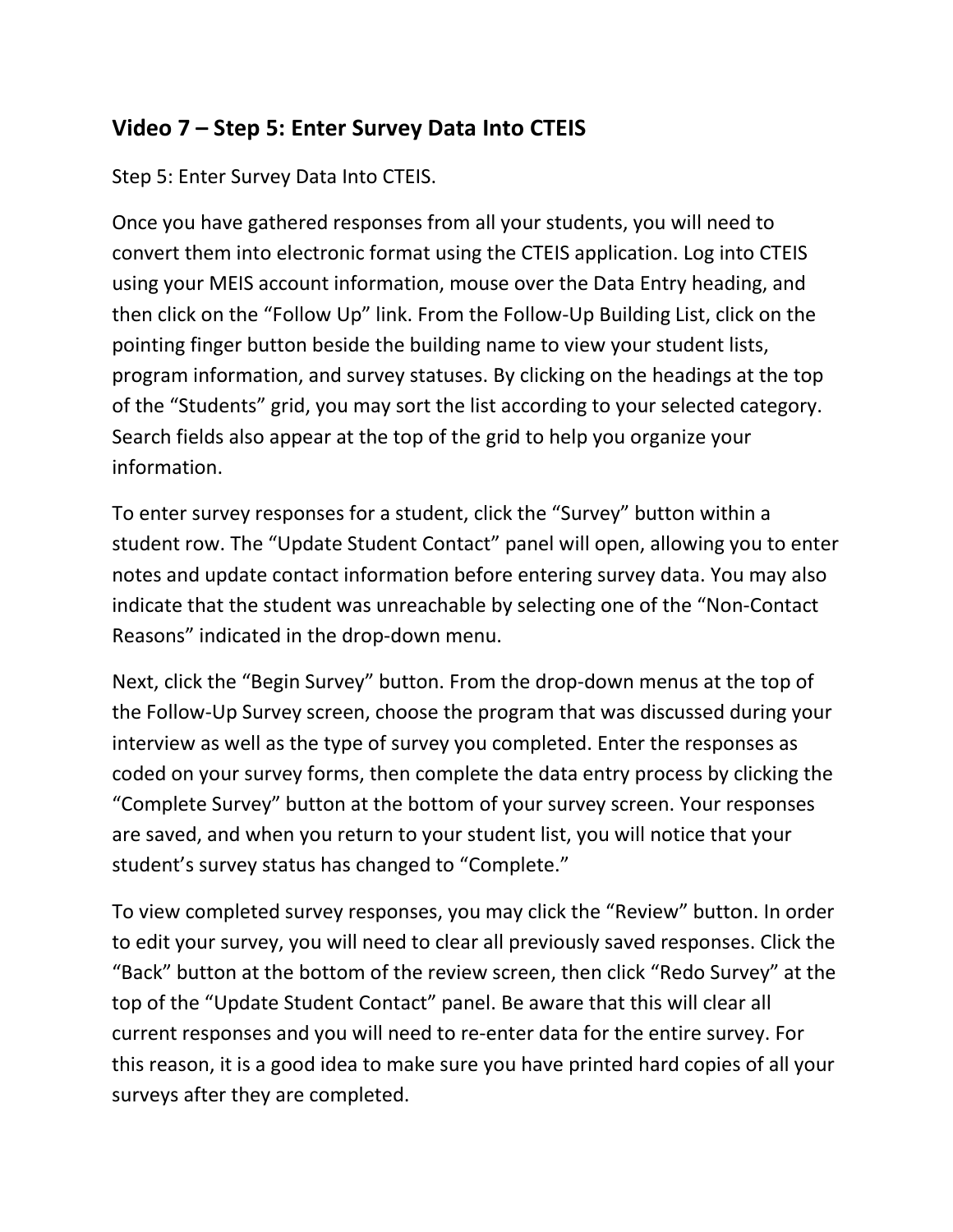Click on the link called "Step 6: Complete the Report" to learn how to submit your data to your Fiscal Agency Authorized Official.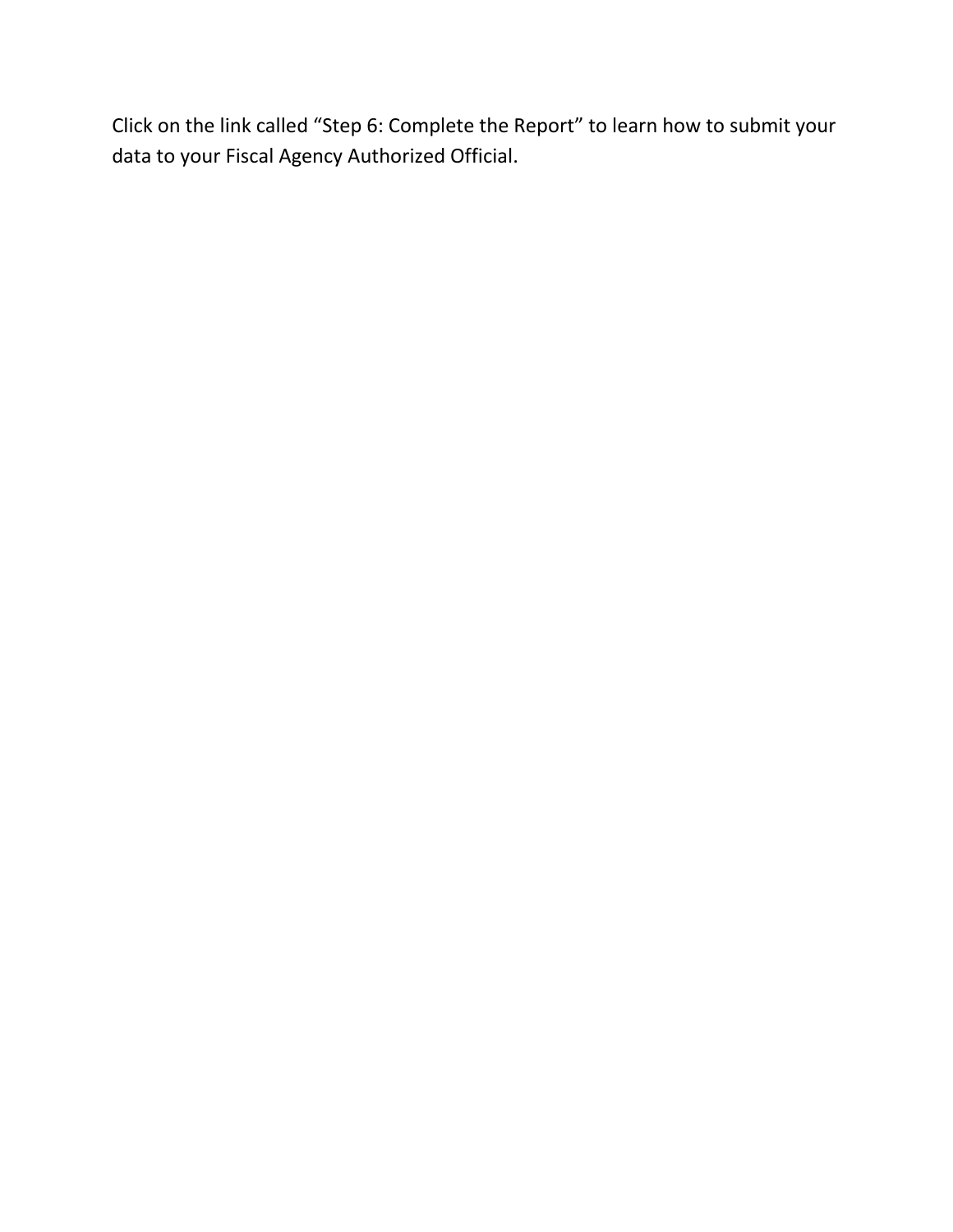# **Video 8 – Step 6: Complete the Report**

Video and transcript coming soon!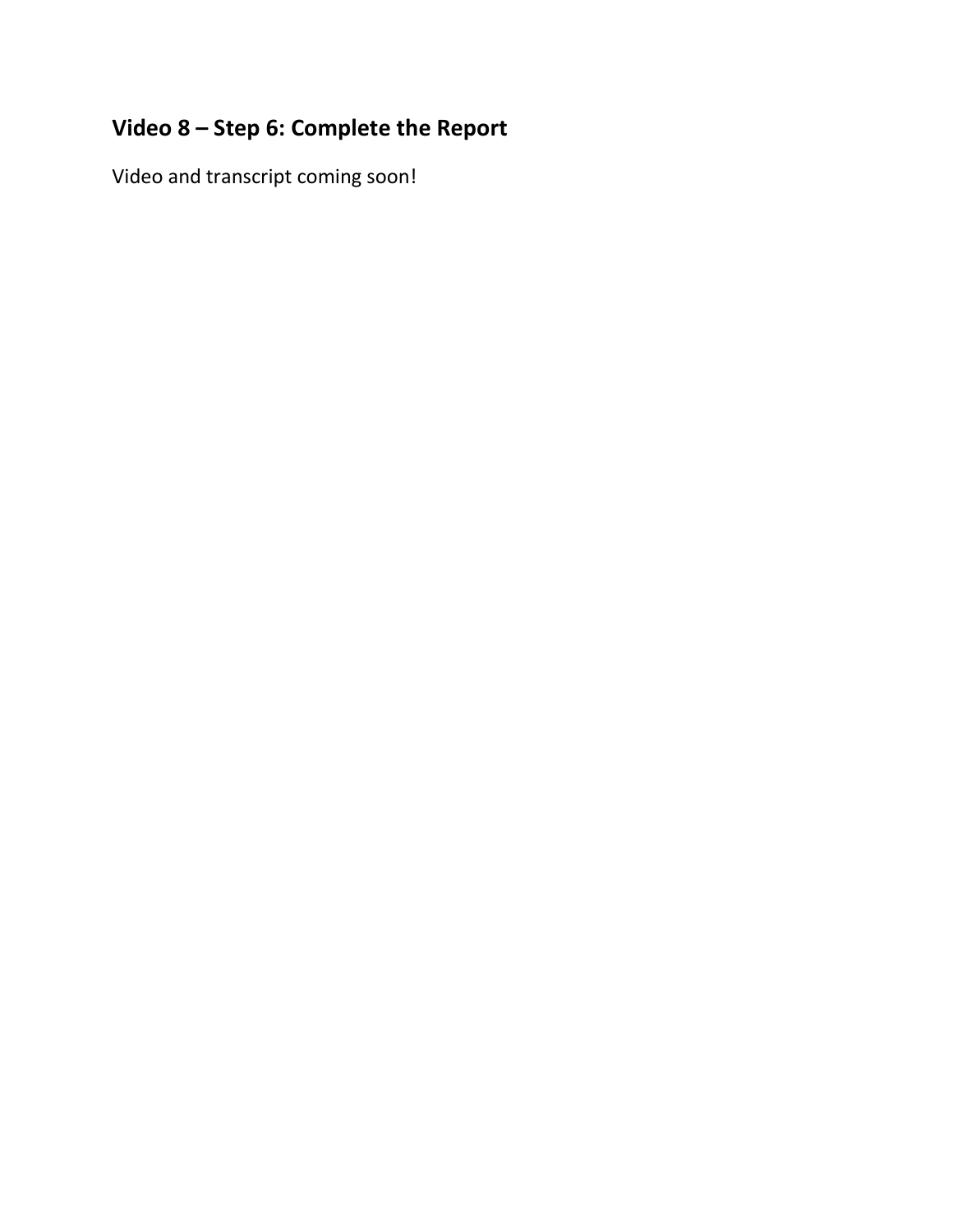## **Video 9 – Step 7: FA Review/CEPD Submit**

Step 7: Fiscal Agency Review and CEPD Submit.

If you are a Fiscal Agency Authorized Official or a CEPD Administrator, you can find directions for completing your building reviews on the CTEIS homepage at [www.CTEIS.com.](http://www.cteis.com/) The directions are also available for download on the CTEIS Knowledge Base at [www.ptdtechnology.com/cteiskb.](http://www.ptdtechnology.com/cteiskb/)

When the CEPD report is released to OCTE, the Follow-Up data is also automatically compiled and submitted to the Survey Support Center for future handling.

The next link, called "Step 8: Survey Results," describes how you may access the final statewide Follow-Up reports. Click on the link!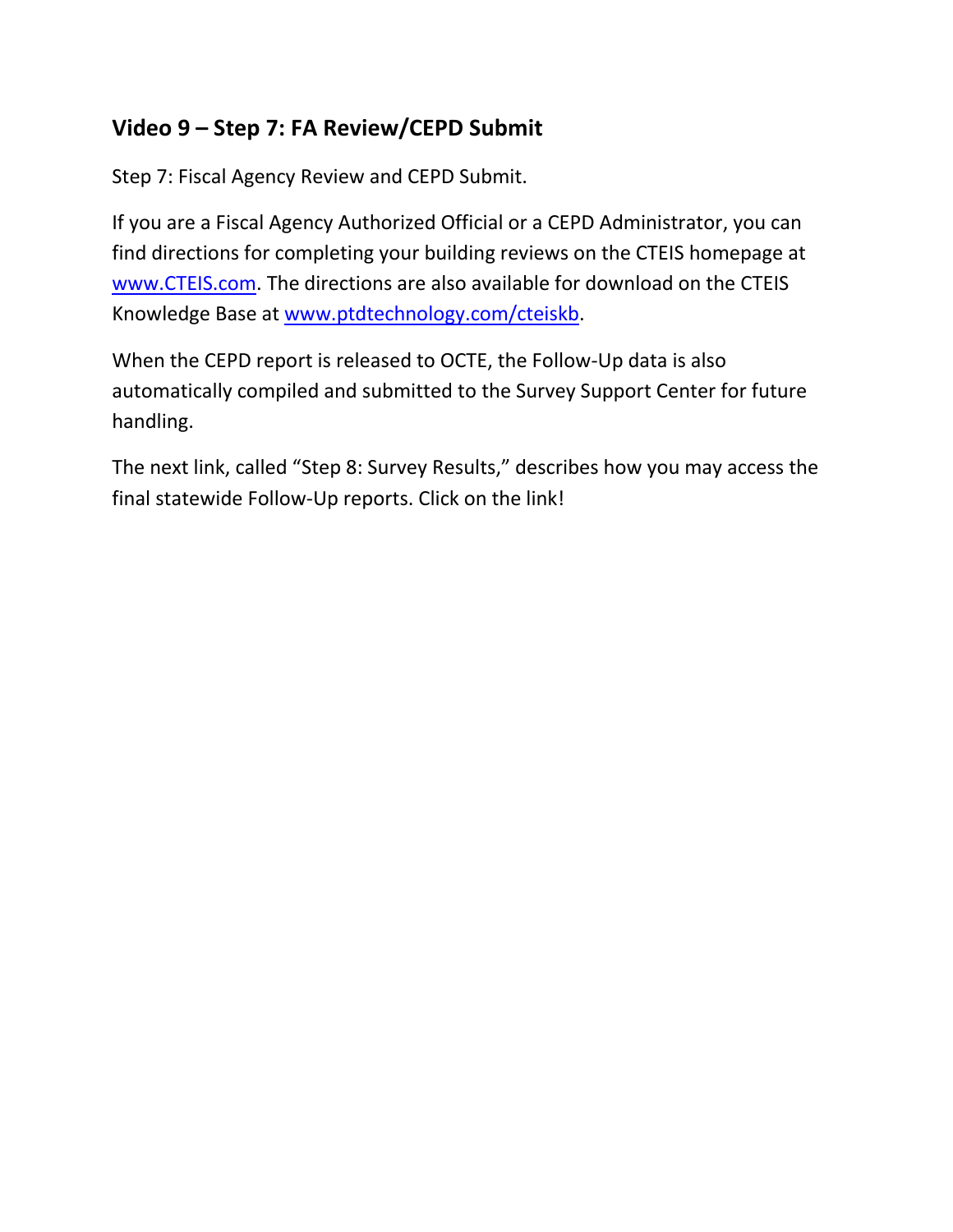### **Video 10 – Step 8: Survey Results**

Step 8: Survey Results.

Follow-Up results are generally posted on the CTEIS homepage at [www.CTEIS.com](http://www.cteis.com/) during spring of the project cycle. Local Follow-Up personnel and superintendents are usually notified of the publications in April.

The statewide Follow-Up reports, the XO610, the XO611, and the T1608 will also be available for download along with interpretation guides in April. You can find these reports on the official OCTE website at [www.michigan.gov/OCTE](http://www.michigan.gov/OCTE) by browsing to the Career and Technical Education heading and then clicking on "Data and Reports."

The last segment of your training will provide closing thoughts concerning the life cycle of the Follow-Up project. Click on the link called "Training End" to conclude your online training.